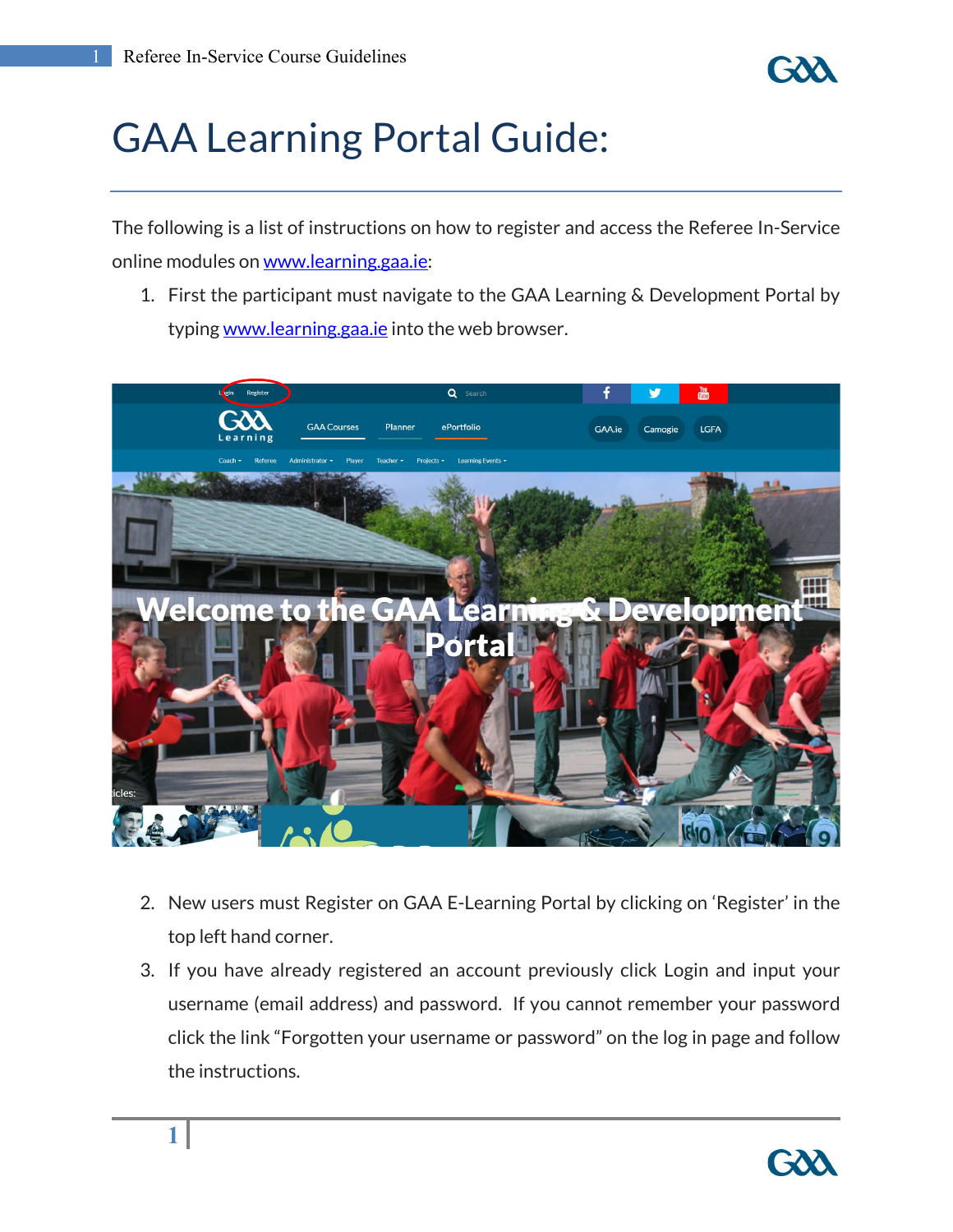

|                                                                                                        |            | GÒÀ<br>Learning           | <b>GAA Courses</b> |                  | Planner         | ePortfolio    |           |
|--------------------------------------------------------------------------------------------------------|------------|---------------------------|--------------------|------------------|-----------------|---------------|-----------|
|                                                                                                        |            | Covid-19 Club Education - | Coach $\sim$       | Referee <b>v</b> | Administrator - | Player $\sim$ | Schools - |
|                                                                                                        |            | <b>Login</b>              |                    |                  |                 |               |           |
| Username (email):<br>Password:<br>Login<br>Forgotten your username or password? Don't have an account? |            |                           |                    |                  |                 |               |           |
| <b>Terms &amp; Conditions</b><br>Privacy<br><b>About</b>                                               | Contact us |                           |                    |                  |                 |               |           |

- 4. Users will be first asked to input their age in order for the site to comply with legislation around the Digital age of consent. A user under the age of 16 is considered to be digital minor and therefore needs the consent of a parent or guardian to create an account on the site.
- 5. The user will then be asked to input their name, a legitimate email address and a password of their choice. (For officers of the Association, it is advised to use a personal email address rather than their role based gaa email address so as to ensure that their learning profile is maintained even after they vacate their role.)
- 6. A confirmation email will be sent to the email address you entered during registration. You must either click on the blue link in the email or copy & paste it into a new browser window. (NB please also check your spam/junk email box for this confirmation email)
- 7. You should then be free to log on to the site.

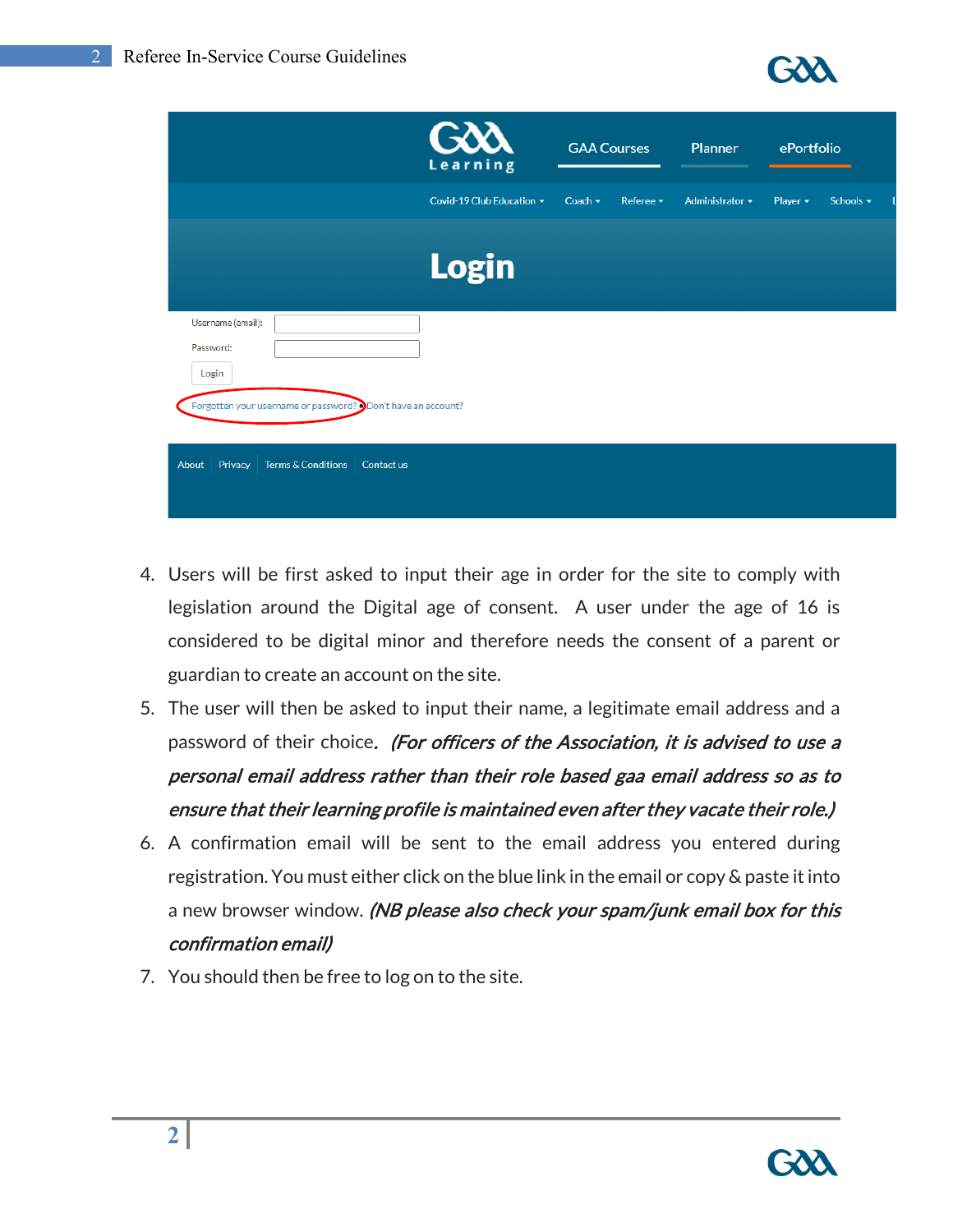

## *To Access your Referee In-Service Course*

- 1. Login to [www.learning.gaa.ie](http://www.learning.gaa.ie/) using the username (email address) and password used during registration
- 2. Click on the link/Url you were provided **or** if you have not been provided with a link/Url then go to point 3 below:
- 3. Click on "GAA Courses" as shown below to access the GAA Moodle LMS.



- 4. Click the Referee Image
- 5. Click Referee Training Courses and choose either the Hurling or Football In-Service 2021.
- 6. You will be asked to input an enrolment key. The enrolment key for both courses is RefereeInService21.

## *To complete your In-Service course*